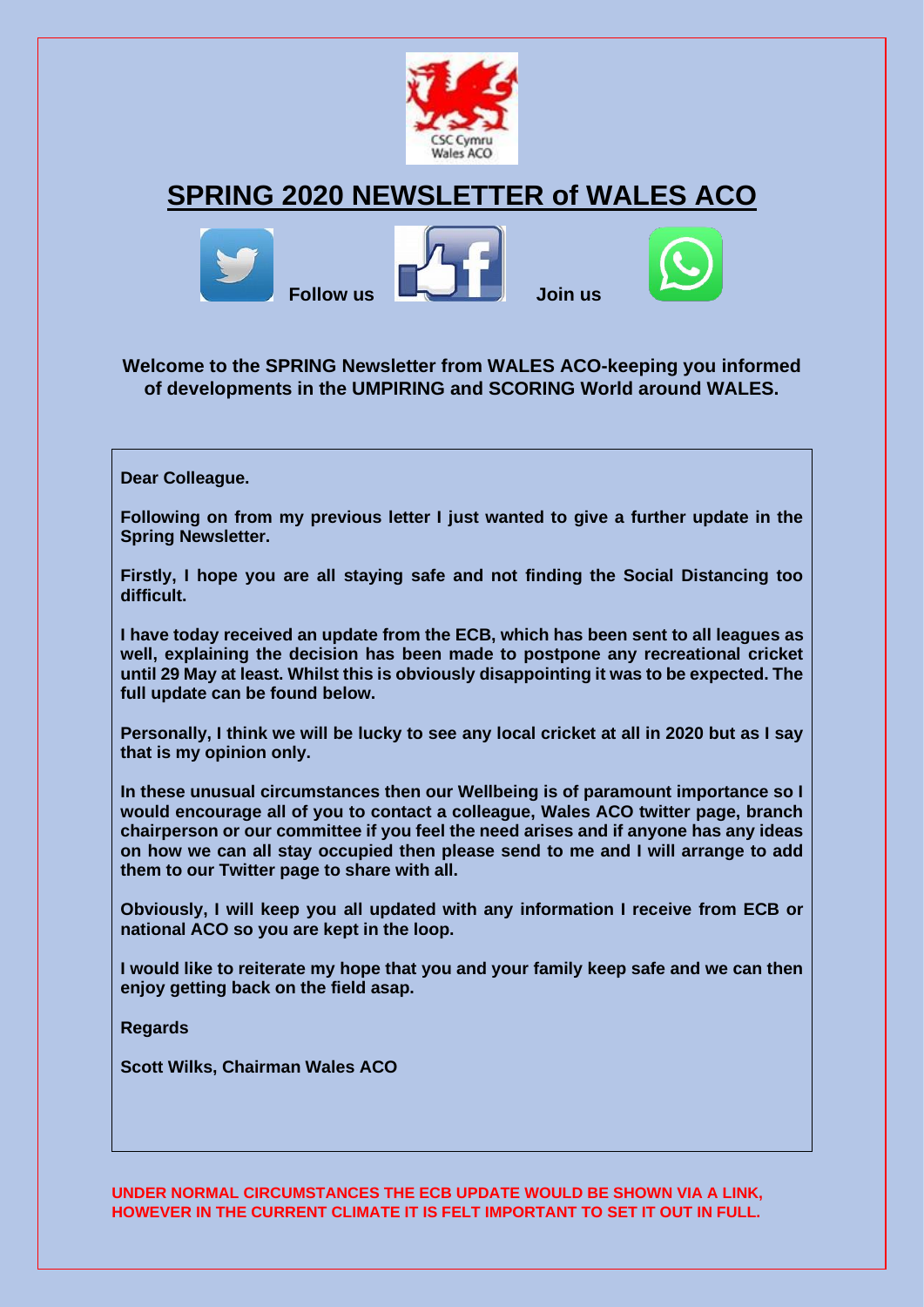

#### ECB COVID-19 UPDATE

#### Dear all,

We hope that you, your family and friends are keeping well during this uncertain time. The response from the cricket community has been overwhelming as people are thinking of new ideas to stay active and keep cricket in their lives.

With the changing situation surrounding Covid-19, we are continuing to work with the Government and Sport England to provide the answers that we know you are looking for during this uncertain time.

It remains critical that our decision making is medically led and informed by science and as a result, we are not able to provide all the answers at the minute. Please be assured that we are continuing to work through the questions we receive and will update you as frequently as possible.

#### *National Programmes:*

The safety and wellbeing of all people involved in cricket is our absolute priority and so whilst we continue to work through solutions, All Stars and Dynamos Cricket remain suspended. We are currently working through what this means for those who have registered for both national participation programmes and will be in touch within three weeks to update you.

We know that cricket can have a huge part to play in supporting physical and mental wellbeing of children around the country and we are working hard to find a solution which involves running courses later in the summer.

We are fully committed to doing the best for cricket and its communities throughout this unusual period. In the meantime, we are also exploring ways that we can bring cricket to homes across the country through indoor games, challenges and digital content and we look forward to sharing details with you soon.

We will be communicating a similar update with parents of participants in the next 48 hours.

#### *EWCT Interest Free Loan Scheme:*

The Trustees of the England and Wales Cricket Trust (ECB's subsidiary charity) have agreed that loan repayments will be suspended until May 2021. All other terms and conditions remain in place. If you have any questions, please contact loans @ecb.co.uk.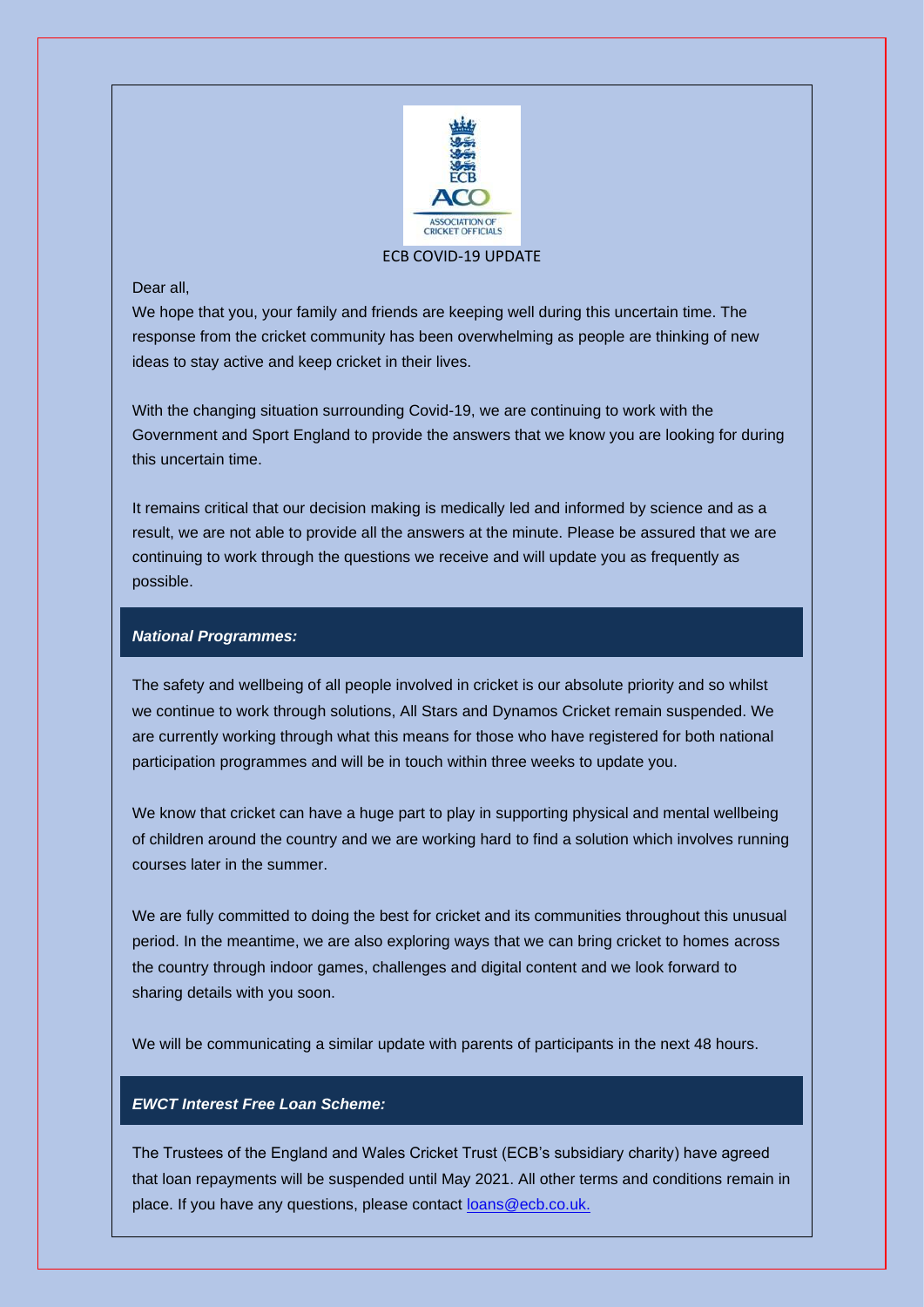#### *Safeguarding:*

The safety of our clubs and centres remains a priority. Whilst we have suspended all Safe Hands courses, we will be introducing an interim training package to everyone that needs it. Full details will be shared through County Welfare Officers.

We have had to make changes to the standard practice of Disclosure and Barring Service Checks but will be following the Government guidance on [temporary changes](https://ecb-comms.co.uk/1FT6-6SY0X-L1CBNJ-408QWG-1/c.aspx) which include:

- DBS Certificates will now be able to be emailed to [safe.guarding@ecb.co.uk](mailto:safe.guarding@ecb.co.uk) instead of posting.
- Overseas Certificate of Good Conduct will now be able to be emailed to [dbs@ecb.co.uk](mailto:dbs@ecb.co.uk) instead of posting.
- Access has been temporarily changed for ID verification to the top levels of access: ECB Staff / Regional Users / Primary County-Wide Users / Secondary County-Wide Users (which would include all County Welfare Officers & their deputies / Regional Programme Execs / City Programme Execs
- ID Verifications will now be supported via video conferencing instead of Face to Face meetings

#### *Competitions:*

Following the announcement last week relating to the suspension of recreational cricket, cricket competitions will be suspended until further notice. Please be assured that we are continuing to work through the questions and what options there will be for running competitions at a later date. We will update you as frequently as possible.

#### *Staying connected:*

It is important to keep in touch and look after your cricket community, be they players, volunteers, parents, or members so that they are with you for many years to come. You will still have important decisions to make, and we face an extended period where there is extremely limited or no face to face contact with others.

In the short term, please check-in and look after your community (especially the vulnerable) using phone, WhatsApp, Facebook or other tools and try out a conference call facility for formal meetings - [Best Conferencing Apps.](https://ecb-comms.co.uk/1FT6-6SY0X-L1CBNJ-408RJJ-1/c.aspx) As we move through this period, look at setting up virtual social sessions, such as quizzes or dinner parties, via conference call facilities. Whilst adhering to Government guidance please stay physically and mentally fit – there are lots of great online resources to help you. Please look after your cricket community.

This is new territory for all of us, and we'd like to thank you personally for your support and patience as we work through solutions. We will be in touch soon with answers to as many questions as possible.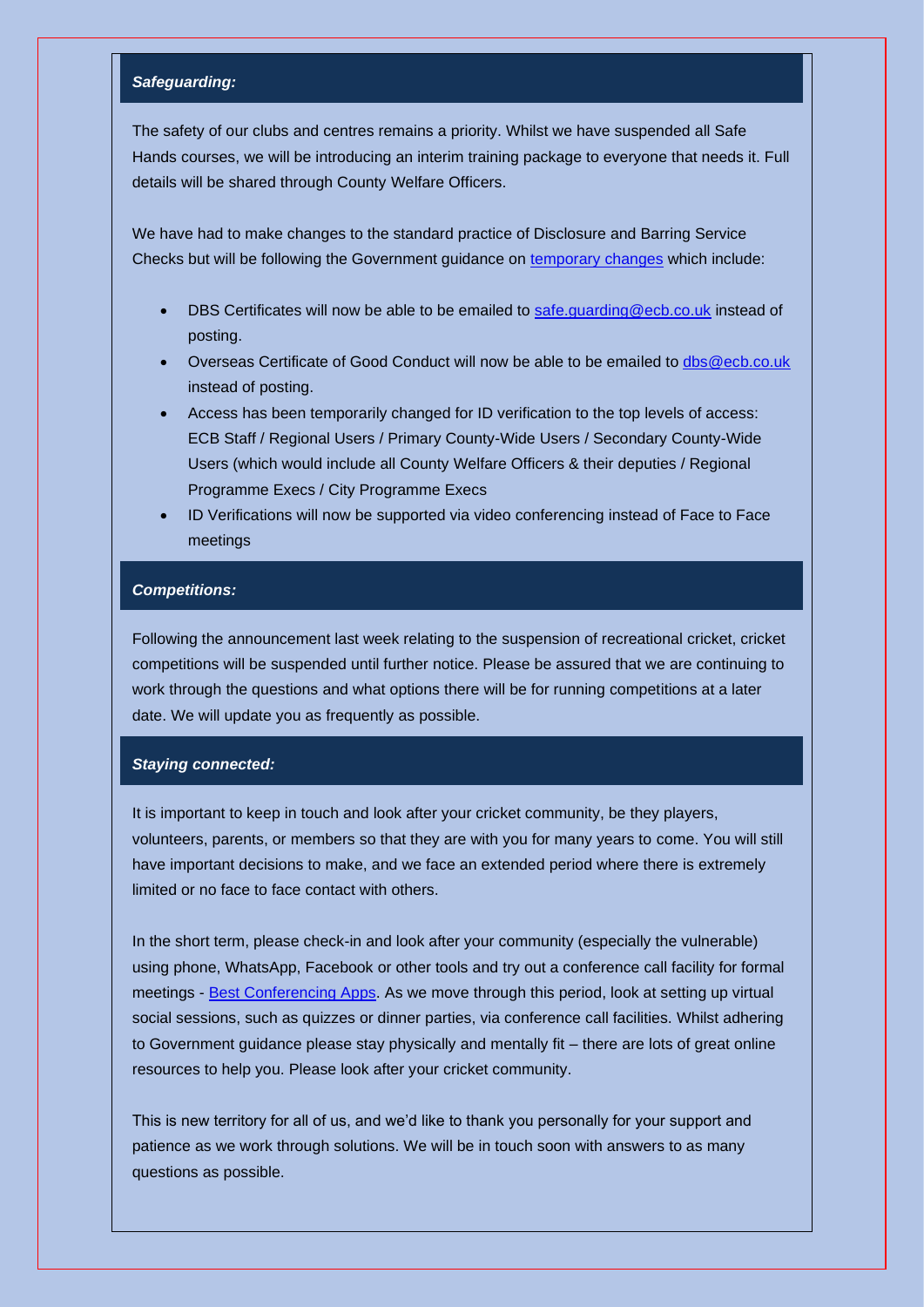

**Congratulations to WALES ACO's own BOB SZPADT and TOMOS JONES who were invited to Umpire and Score respectively at the M.C.C. v WALES game at LORDS due to commence on APRIL 21st .**

**Unfortunately, the fixture is one of the many victims of the Corona Virus, hopefully Bob and Tomos will get the call for next year's fixture at the HOME of CRICKET.** 

# **CRICKETEENS**

**In conjunction with CRICKET WALES, WALES ACO will be running courses at PONTARDDULAIS and EBBW VALES this Summer with. 61 attendees already registered**

**In conjunction with the CRICKETEENS COURSE an introduction to Umpiring course was planned at BALA on 5th April.**

**Many thanks to RHODRI JONES, LUCY REES, RHYS WESTCOTT and TOMOS JONES. In total 21 aspiring officials took part and let's hope we see the young SCORERS and UMPIRES of the future at our matches in the near future.**

**SADLY, THE CRICKETEENS PROGRAMME HAS BEEN POSTPONED-FURTHER UPDATES WILL FOLOW.**





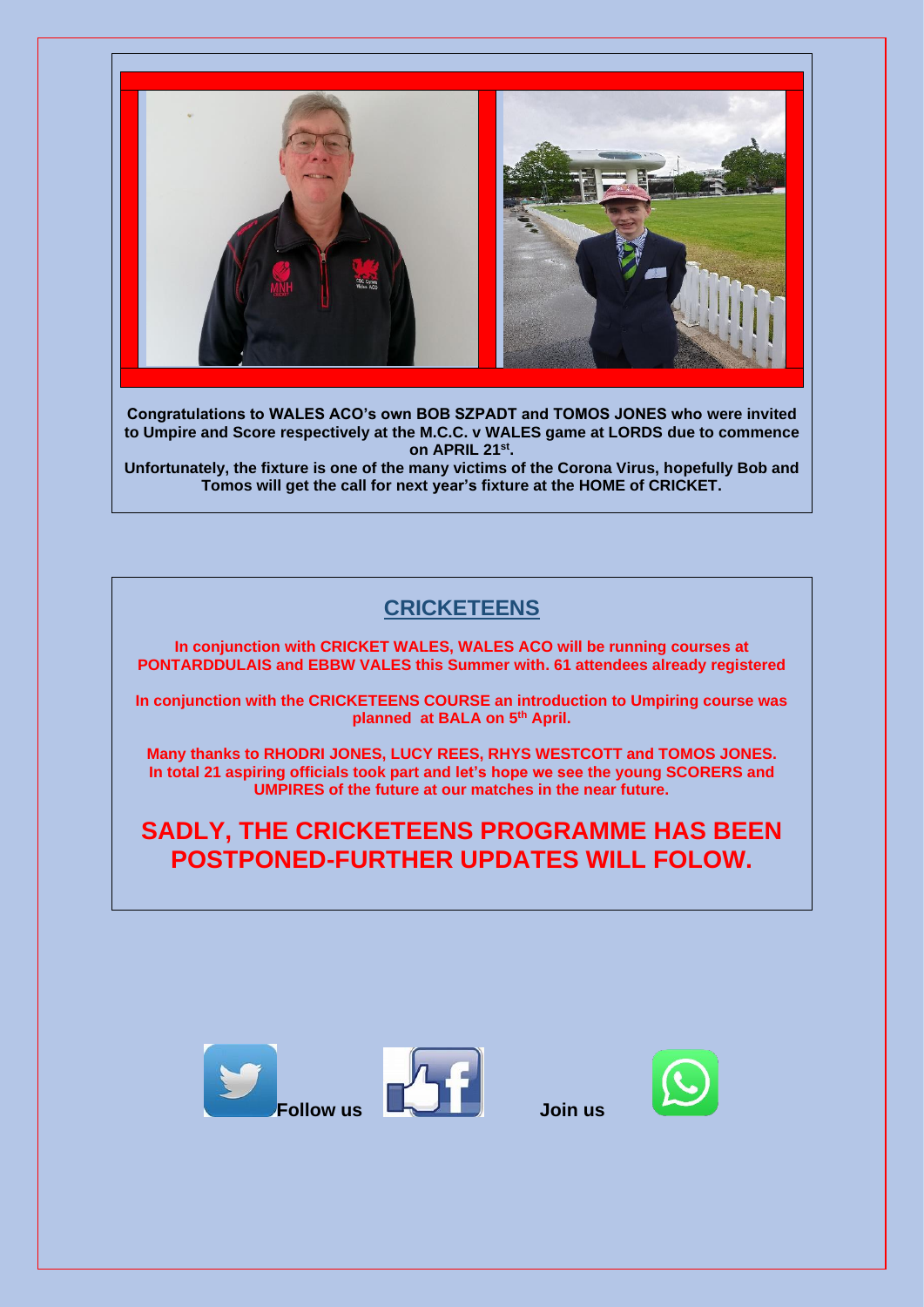#### *A DAY IN THE LIFE OF…*

#### *Glamorgan scorer, archivist and tannoy announcer Dr Andrew Hignall.*

*Interview by IVO TENNANT.*



**Dr Andrew Hignall has been 1st X1 scorer for Glamorgan since 2004, when he retired from having taught geography at Blundell's, Wells Cathedral School and Cardiff Sixth Form College. He is also the county's match announcer and heritage and education co-ordinator. He is nicknamed "Mr Chalker" and lives with his wife, Debra, in Cardiff.**

**I have a fixed routine on match days-both at home and away- and usually arrive at least 2 hours before the scheduled start of play. This is primarily to get all of the equipment ready and to ensure that everything is good to go.**

**One of the biggest changes in county scoring has been the use of laptops and tablets, in addition to the development of specialist software and digital scoreboards and replay screens. It's a far cry from my early days on the county circuit when some scorers were known to have a short nap after lunch.**

**I had scored occasionally for Glamorgan after I started at university in Cardiff in 1978. After qualifying as a teenager in 1982, I spent my weekends as a scorer on BBC Radio Wales, besides acting as a locum during my school vacations in case the Glamorgan 1st X1 scorer wanted a break. I also assist now at international games with a smattering of Welsh phrases and greetings.**

**One of my former students was listening to Test Match Special while working at a camp for the British Antarctic Survey. After recognising my voice, he emailed to say he remembered how it carried in the classroom but didn't think it was loud enough to reach all the way to the South Pole.**

**Our current software, PCS Pro, has been successfully used in county cricket scoreboards and replay screens.**

**This season it will feature video and scorecard graphics which can stream matches to county websites and video outputs to replay screens. The package also automatically calculates revised targets as well as DLS par scores for rain-affected one day games. Previously we had to contend with separate programmes for these calculations.**

**Having taught for nearly 20 years, governed by a fixed timetable and daily rota, it is good to have a more flexible routine, especially as no two matches or days are the same. All the equipment needs testing before play and at each interval bowling figures need to be handed to captain and coach.**

**I fill out the official team sheet for the ECB and like most scorers, walk out to the middle for the pre-match toss when these sheets are formally handed over to the umpires. In the opening overs, I will check to see if fielders are wearing shirts with correct numbers. I'll also watch any new faces to see if they throw with either the left or right hand, or, in the case of batsmen, aim**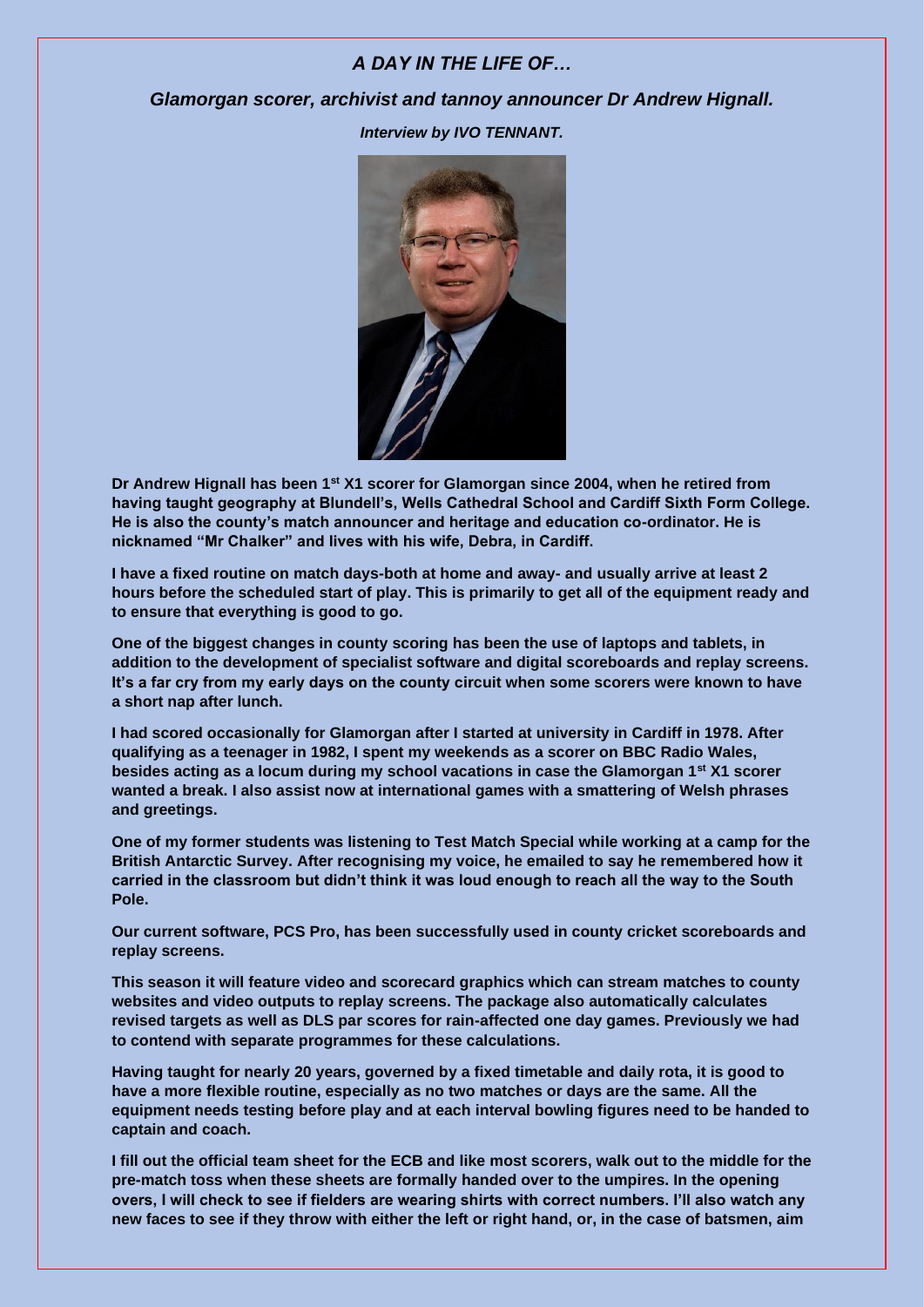**to identify them by the colour of their bat grip or pad straps. Every little helps, especially if you need to identify a player and make an announcement as to the catcher.**

**It is not possible to guard against all eventualities. At Northampton in 2010 the stand in which the scorebox is located had to be evacuated because a chip pan caught fire in the kitchen on the ground floor. Scorers have walkie talkie contact with umpires but as the fire alarms were ringing out, they could not hear us. The Fire Marshall said we had two minutes to evacuate so the scoreboard operator took over our paper records as Tony Kingston, the long serving Northamptonshire scorer and I hot-footed it down four flights of stairs. It was the end of an over so I was able to speak to Nick Cook, the umpire at square-leg. Play was briefly suspended as Tony and I took our scorebooks, pens and bottles of correction fluid to the balcony of the changing rooms. Play then resumed and we returned to our scorebox when the firemen had put out the fire.**

**The names of overseas players sometimes present problems. One such was in another match involving Northants-this time the correct pronunciation of Johannes Jacobus (Johan) van der Wath, their South African allrounder. On this particular day at Swansea he took a series of catches and wickets. Each time I referred to him over the tannoy he shouted out and gesticulated in my direction. After the fourth occasion, Rikki Wessels gleefully said that the correct pronunciation was Johan "Fon der Vat". Suitably chastised, I had another go an few minutes later as he claimed yet another Glamorgan wicket and he let out a cheer, applauded and gave me the thumbs up.**

**But, whatever the difficulties that may arise-or the ceaseless chalking of a boundary-lade daythere is nothing that cannot be put right when I unwind after play with my colleagues and enjoy a pint (or two) of good Welsh beer.**

*Subscribe to The Cricketer at shop.thecricketer.com/subscriptions*

*Article in the DECEMBER 2020 edition of THE CRICKETER.*



**The first Trophy of the season goes to NEYLAND C.C, who won the WALES National Indoor title after defeating Newport and Ynystawe**



**ACO and National Panel Umpire Dean Price presents the Trophy to NEYLAND captain Sean Hannon**



**The successful NEYLAND CC team.**

**Neyland progressed to the regional finals held in Bromsgrove on the 8th March where they were again successful and were due to play in the National Finals at Lords on Sunday 29th March, where, sadly the finals have been deferred until later in the year once again due to the Virus. .**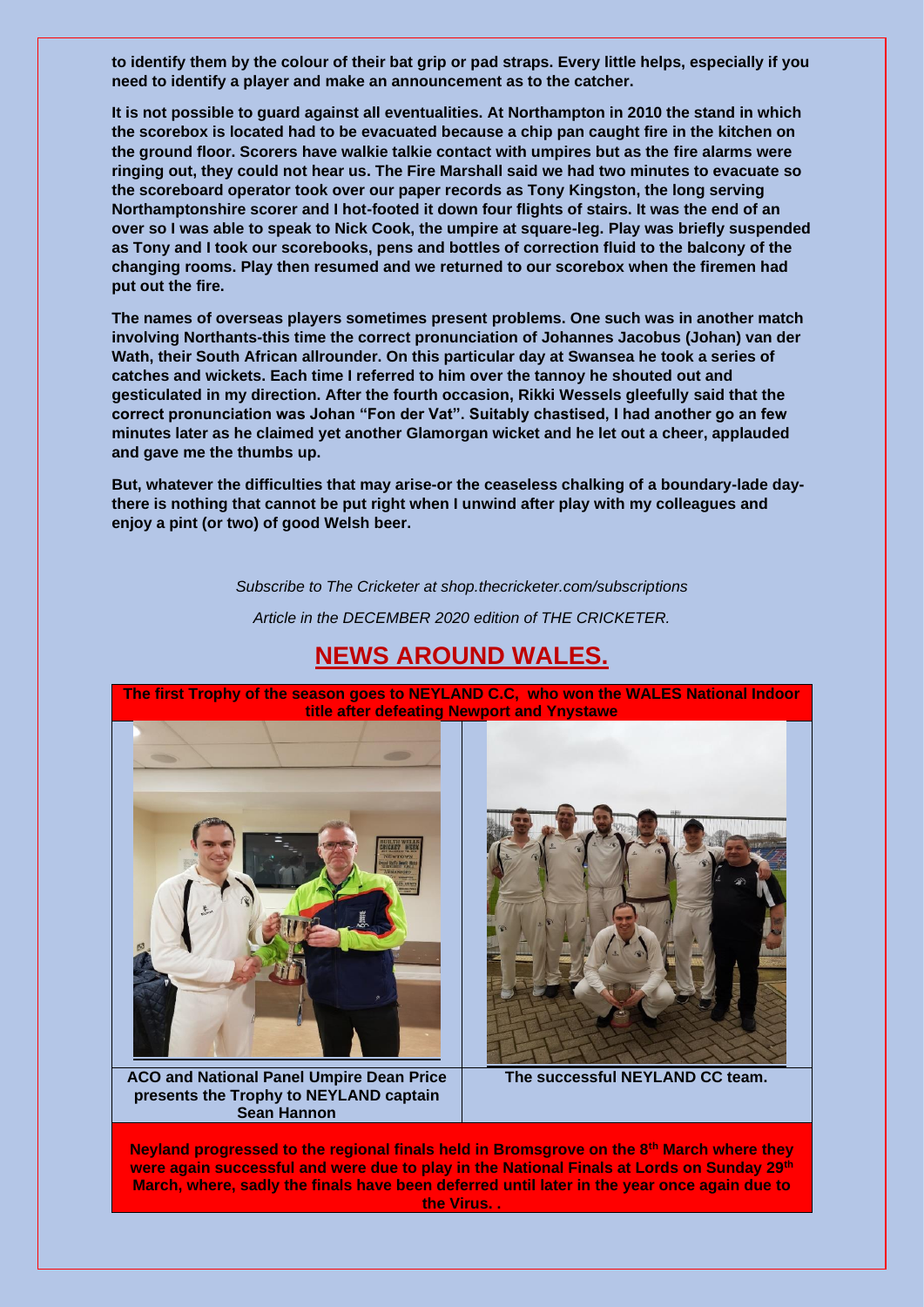## **SWWACO/SWCA (South West Wales ACO).**

**There have been changes at SWWACO with Scott Wilks becoming Chairman, and Ian J Phillips being the new Treasurer. The post of Vice-Chairman being vacant.**

## **SEWACO (South East Wales ACO)**

**The existing Officers have remained in place and we welcome a number of new Umpires to the panel, whilst giving our thanks to our members who have stood down or moved away.**



**New SEWACO Logo unveiled.**

## **SOUTH WALES PREMIER LEAGUE.**

**Can the Stags retain their title?**

**How will Swansea fare in Prem 1?**

**Will Clydach bounce straight back?**

**What does 2020 hold for Chepstow and Cowbridge in Prem 2**

**GLAMORGAN ALLOCATED PLAYERS FOR 2020.**

**AMMANFORD Jamie McIlroy, Andrew Salter & Marchant De Lange BRIDGEND TOWN Dan Douthwaite, Craig Meschede & Chris Cooke CARDIFF Kiran Carlson & Prem Sisodiya MUMBLES Joe Cooke, Timm V D Guten & Graham Wagg NEATH Kieran Bull & Tom Cullen NEWPORT Callum Taylor & Michael Hogan PONTARDDULAIS Owen Morgan & Lukas Carey PORT TALBOT TOWN Connor Brown & Nick Selman St. FAGANS Charlie Hemphrey & Ruardri Smith SWANSEA Billy Root, David Lloyd & Roman Walker.**

#### **RULE CHANGES-**

**Coloured kit to be introduced with orange balls retained.**

**No more than 2 short pitched balls (over shoulder height) per over.**

**Players with a long association with a club who then move out of the area can continue to play for that Club.**

**The 2nd X1 East to play 45 over aside.**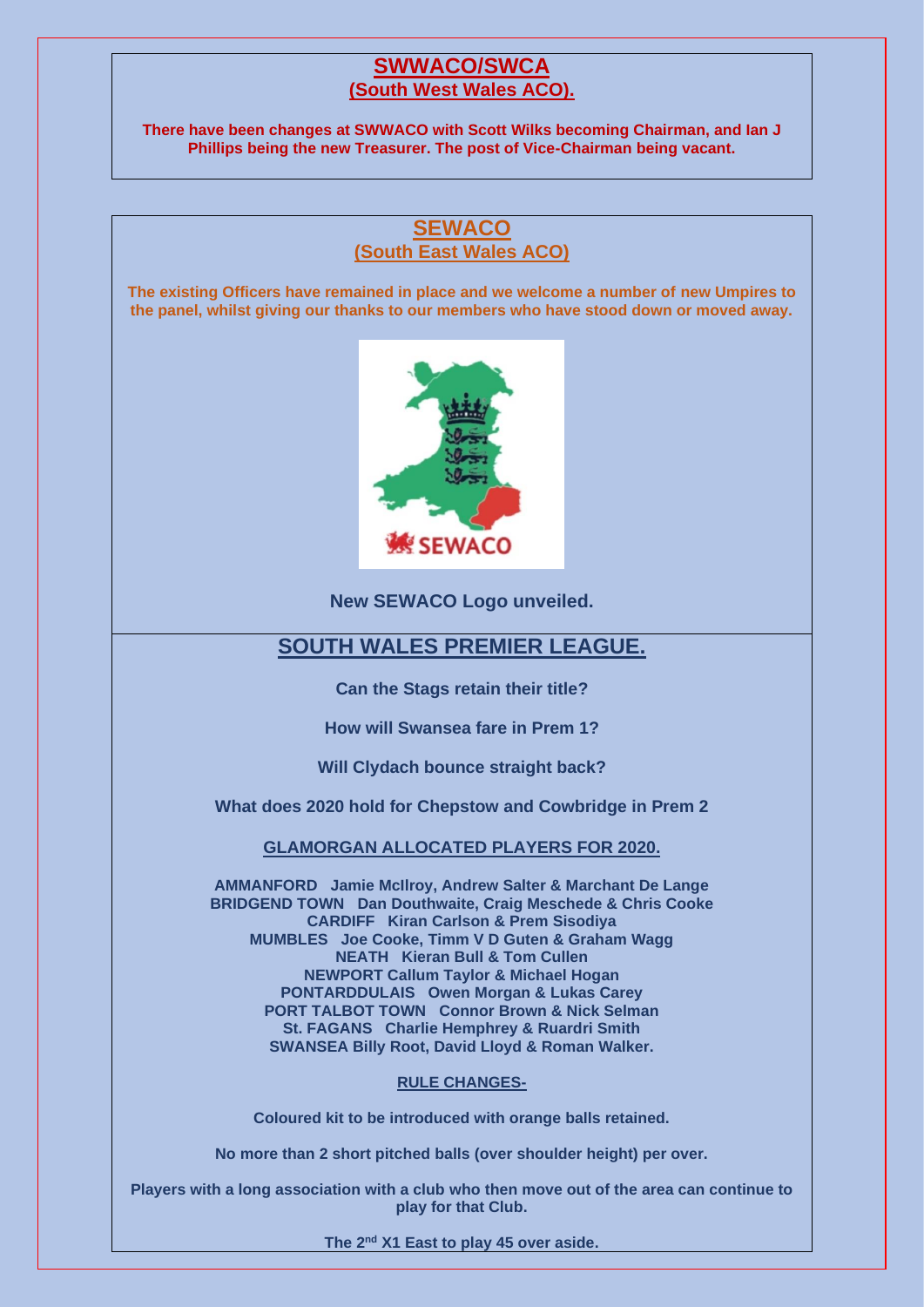# **NORTH WALES**

**The North Wales League would like to congratulate Phil Leeds of Dolgellau and Glen Chambers of Pontblyddyn on their selection and participation in the 2nd OVER 50s WORLD CUP recently played in CAPE TOWN, SOUTH AFRICA.**

**Can Bangor retain their title in North Wales?**

**How will Conwy and Llay Welfare fare in Prem 1?**

**Will Connah's Quay and Pontblyddyn bounce back?**

# **PEMBROKESHIRE.**

**Big changes in PEMBROKESHIRE with Richard Merriman succeeding Paul Webb as County Chairman, the County wish to thank Paul for his excellent work over his 3-year term. Dave Brandon steps into the Vice-Chairman's role.**

**Life membership has been bestowed on John Harris of Stackpole in recognition of his longstanding work within Pembrokeshire** 

**On the League Management side Paul Jones of Whitland and Colin Williams of Haverfordwest have been voted onto the Executive Committee.**

**The League has moved to Win/Lose cricket.**

#### **CRICKET WALES**

**As part of a re-organisation of Junior Cricket in WALES, from 2020-2021 season there will be 4 regions in WALES, namely-NORTH (formerly ERYRI and NE Wales) WEST- (Carmarthenshire, Pembrokeshire and parts of CEREDIGION).**

**SOUTH (West & Mid Glamorgan and VALE).**

**EAST- (Cardiff & Gwent).**

**The official launch takes place on the 17th of April with a series of roadshows to be held across WALES in September.**





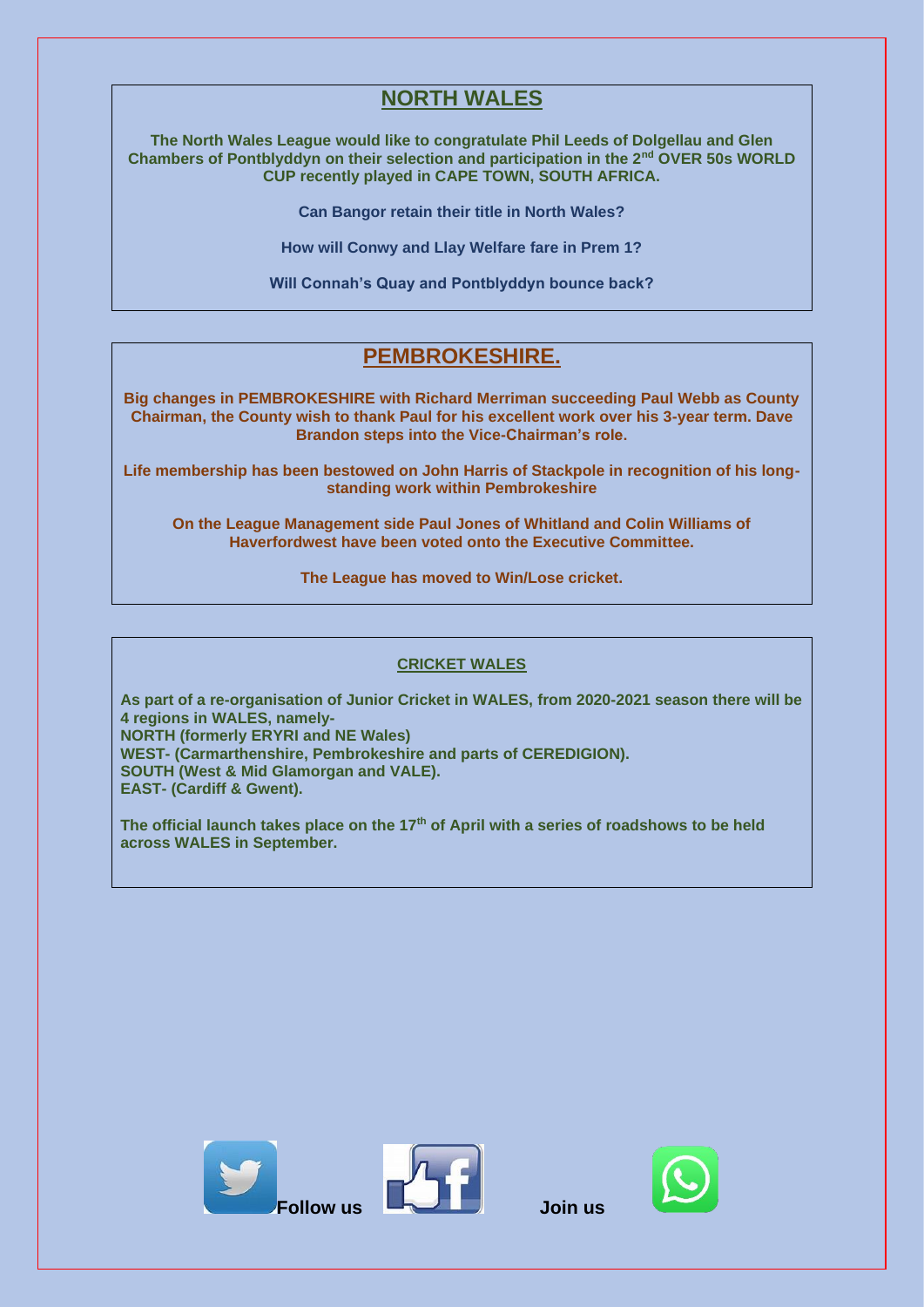# **STORM DENNIS**

**The Winter of 2019-2020 has probably been the wettest on record, culminating with Storm Dennis which visited us on the weekend of the 15/16th February.**

**This storm created un-precedented chaos and damage to whole communities across Wales and further afield. A number of Cricket Clubs were badly affected and a few photos shown the extent of damage and flooding are to be found below. This is by no means a comprehensive list as a number of clubs either haven't posted photos or been affected, thankfully, to a lesser degree.**

**It's been heartening the way clubs, sporting bodies and communities have rallied around to get grounds up and running and our thanks and best wishes go out to all affected.**

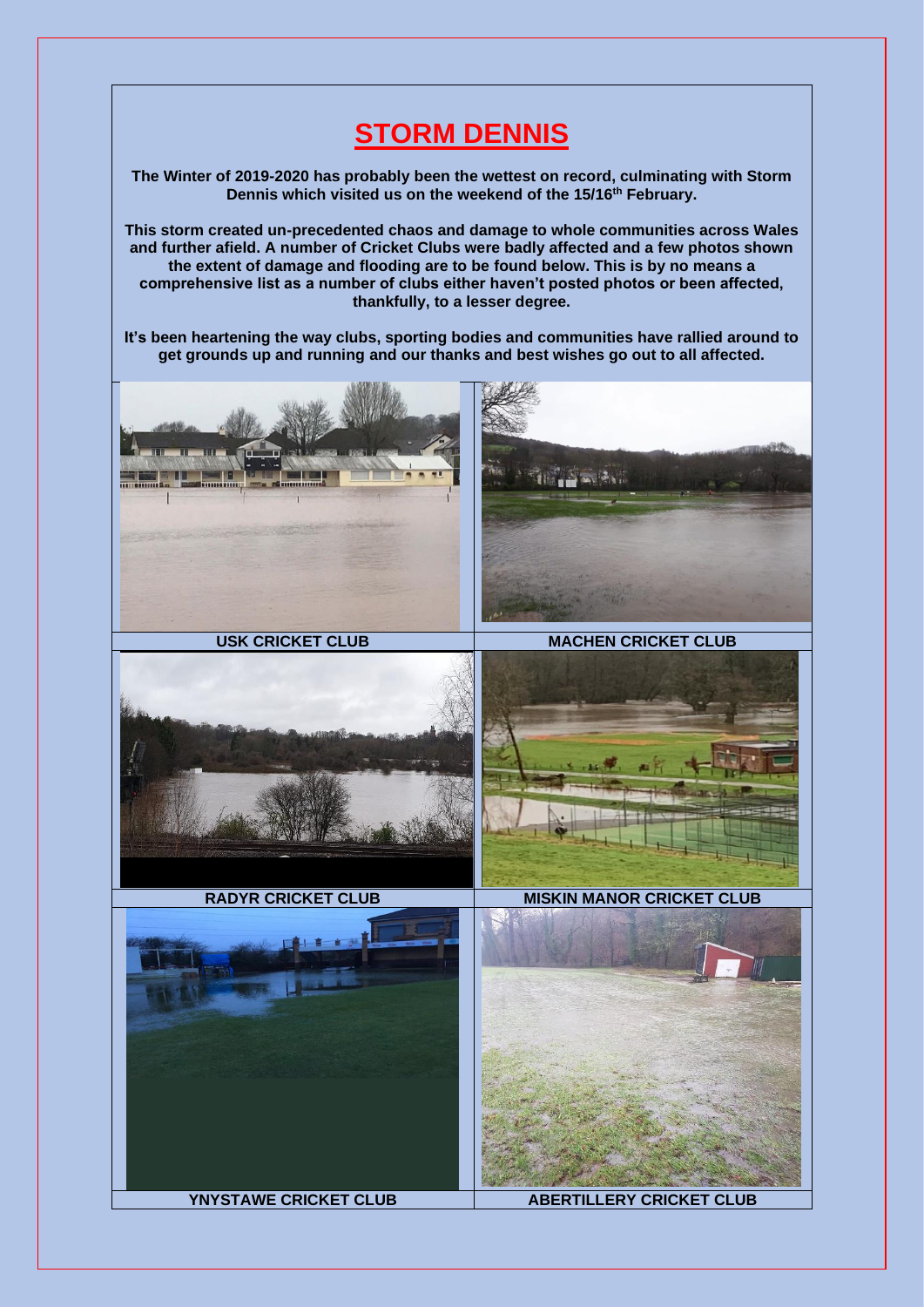# **THE GROUNDSMAN.**

# **Pre-season headaches.**

*(an article written by David Bates, Northants CCC and taken from the CRICKETER MAGAZINE).*

**First examine the square and assess how much growth there has been over the winter. The ideal summer maintenance length for a predominantly rye sward is 12mm or half an inch, but, depending on the winter conditions, there could be several inches of growth. If this is the case, aim to bring the sward down to the optimum length over two or three cutsinitially with a rotary if the growth is over two inches, then the final stage with a cylinder mower. Please make sure that the blades are sharp. Blunt blades can tear the leaf.**

**Another common issue after the winter can be the dampening down of the sward, where the grass plant is effectively smothered to the ground by the weight of the plant, people walking on it, lying snow or leaves. Raking or light power-brushing can lift off dead matted grass or any debris; allowing the plant to stand upright again.**

**The issue of worm casts is also likely to be prominent- especially since the active ingredient in many worm treatments, carbendazim, was taken off the approved list and can no longer be used.**

**To avoid the bare patches and potentially uneven surfaces that can result from worm casts being flattened onto the pitch, the solution will be raking out and over seeding. One trick is to cast the seed over the square prior to starting pre-season rolling. The roller then pushes the seed into the surface to create seed soil connection It is not as effective as a dimple seeder, but it does the job.**

**A light green or yellowish sward early in the year can indicate a pitch lacking in general nutrients, whilst red thread in the leaf blade can signify low nitrogen levels. As a general rule, in early spring high phosphate and potash feeds can help stimulate root growth, with a switch to more nitrogen-based fertiliser in the warmer months. But it is strongly advised to get a sample analysed by a local amenities' supplier and a bespoke programme.**

*Subscribe to The Cricketer at shop.thecricketer.com/subscriptions*





**Follow us Join us**

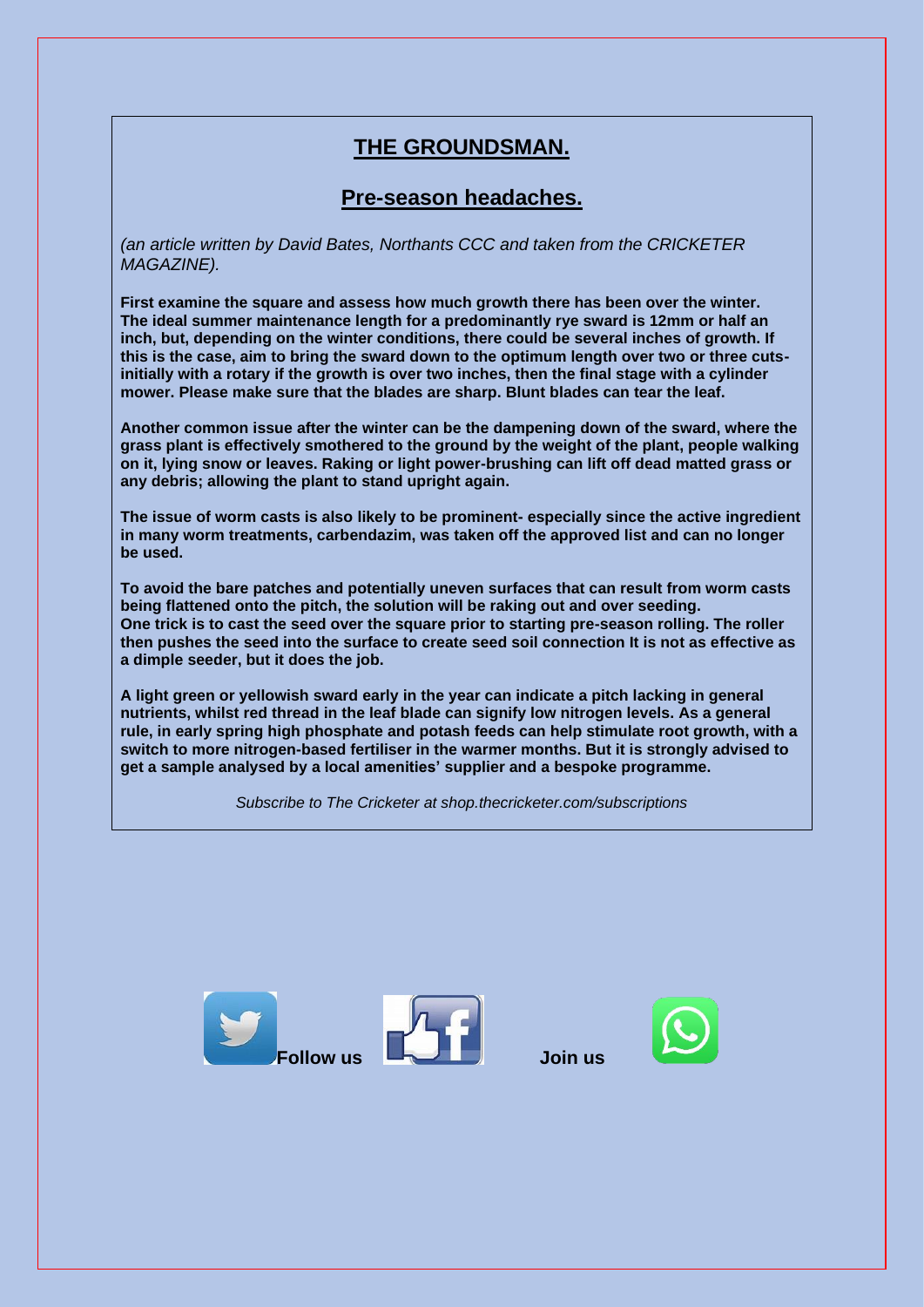

### **Unfinished business! Steve Davies reflects on what might have been!**

Ironically, as I sit on my sofa at home reflecting on what was a fantastic adventure, I'm reminded that today (24<sup>th</sup> March) was due to be the O50's CWC Final at Newlands, Cape Town. If I close my eyes and allow myself to dream, I could have been umpiring that game! Here's the story of what might have been

#### **1. A Coming Together**

Umpires, Scorers, Players & Team Officials all travelled to Cape Town for the Over 50's Cricket World Cup which was scheduled to take place between the 11<sup>th</sup> and 24<sup>th</sup> March 2020. **But sometimes in life something more important than cricket emerges – and in this instance it was Copid-19, Coronavirus!**

12 Countries had entered the 42 game Tournament (Australia, Canada, India, Namibia, New Zealand, Pakistan, Sri Lanka, South Africa, Zimbabwe, West Indies together with England & Wales). The entrants were placed into 2 Pools for Round 1 games (5), Round 2 would sort and place the entrants from 1<sup>st</sup> to 12<sup>th</sup> position. That was the plan – but at the innings break of Game 3 in Round 1 came the announcement we most feared, that the Tournament was to end immediately! This was so sad on so many levels, not least for the Tournament Organisers and Sponsors, as well as all those who had travelled. Nevertheless, for the short time we were all together we had a simply wonderful time. Hopefully what follows is a little sample of what happened –

A total of 8 ACO members [2 Scorers - Paul for England, John for Wales, 6 Umpires - Rafiq, Stuart (from England) Paul, Mark, Martin & Steve (from Wales) travelled to Cape Town with a high level of expectation. There were two other International Umpires from Australia (Pete & Martin), making up the panel were a number of local umpires (Gerwyn, Ian, DP, etc).

**Day 1 – Pre-Tournament Officials Meeting & Opening Ceremony the** Tournament Management Committee led by Stirling Hamman & Roger Moult gathered all Captains, Team Managers and Officials together for a pretournament meeting. In advance of this the 4 Welsh umpires had drawn up a list of issues/concerns we had regarding the Competition Rules e.g. one leg side wide allowed per over, Law 42 suspended etc. After Stirling's address to us we simply binned all our concerns – in a quite brilliant way Stirling simply put the **Spirit Of Cricket** back, up front and centre-stage of how the competition would be played – "there will be NO need for Law 42, because the games will be played in the Spirit we want" said Stirling. How refreshing and it worked!

The pre-Tournament Meeting was followed by an exquisite Opening Ceremony, the highlight of which was a Q&A Panel of South African all-time greats including – **Graham Pollock, Peter Kirsten, Mike Proctor, Barry Richards, Dave Richardson & Omar Henry**. All these 'greats' stayed throughout the Tournament acting as Ambassadors, and what fantastic company they proved to be.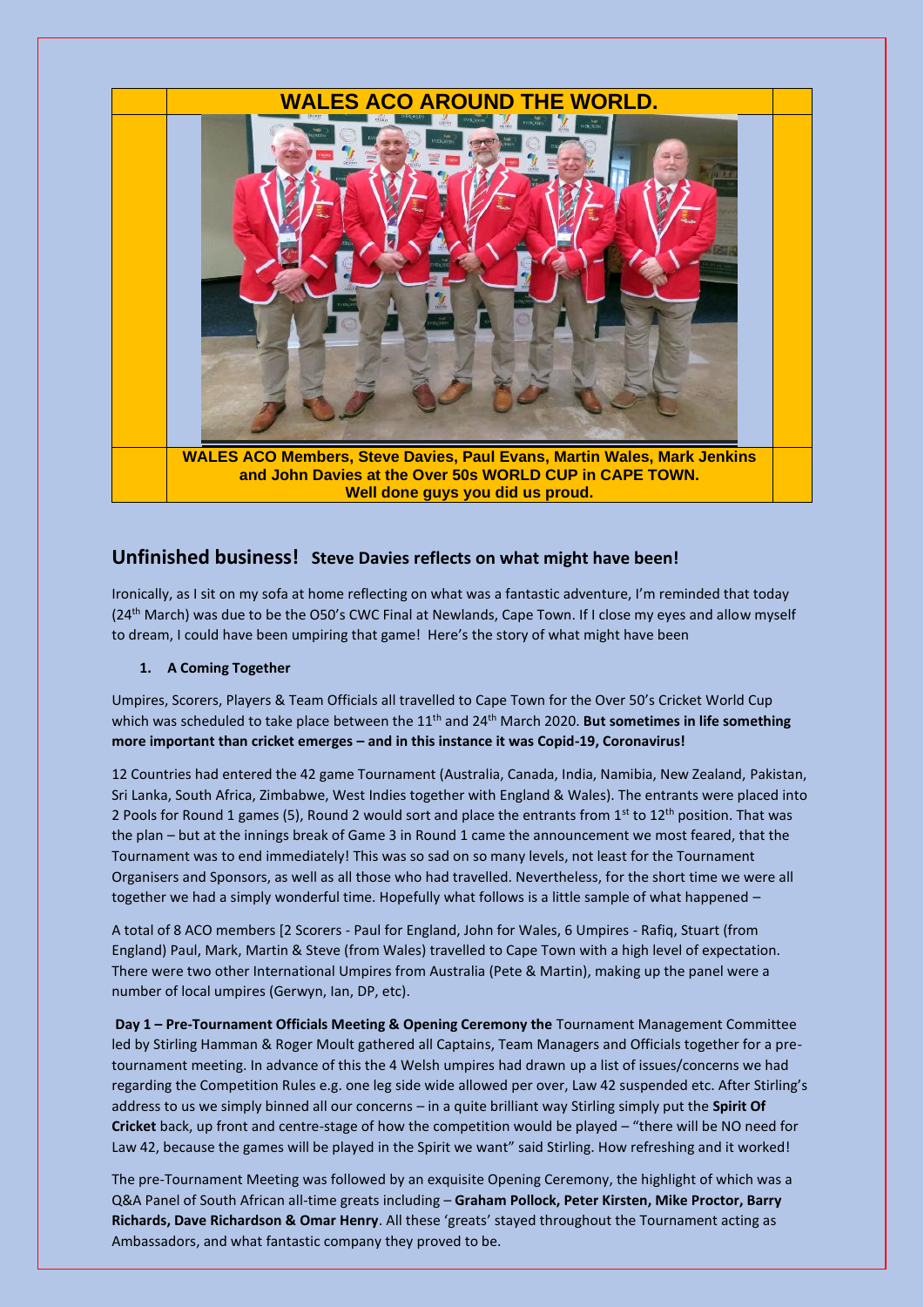#### **Round 1 Game 1**

I was allocated the England v India game at Green Point CC. England win the toss and Captain Mark Alleyne elects to bowl. Perhaps the green tinge in the track is the reason? Well 45 overs later, with India only scoring 101 for 7, Mark' call is justified. England have no problem in knocking the target off finishing 104 for 2 in 17 overs – light work! In other games,

- Wales did ok for a while until that is South Africa's Allan Dawson smashed 69 off 35 balls to post a daunting target of 253 for 5 off their 45 overs. The Welsh batting disintegrated to 60 ao. Clearly the South African Coach (Allan Donald) had the desired effect on his bowlers!
- There were also other wins on the day for Australian over Zimbabwe, New Zealand over West Indies, Pakistan over Namibia whilst the shock of the day was Canada beating Sri Lanka!

#### **Round 1 Game 2**

My 2nd match was New Zealand v Canada at Milnerton High School. NZ Captain and former Glamorgan favourite Adrian Dale elected to bat and whilst Andrew Hoare and former Test player Ricard Petrie got them off to a good start, once the pace was taken off the ball the pitch proved to be very slow, tired and old (pace bowlers going through the top). NZ set a target of 157 for 7 off 45, then Canada were skittled for 59. Elsewhere, Wales faced Namibia in their personal 'Cup Final' (who would finish  $12<sup>th</sup>$ ) and ran out winners having chased down a target of 162, with opener Iwan Rees (92no) gaining good support from fellow opener Neil Williams (36). There were other close wins for Australia and Pakistan over Windies and India respectively, whilst Zimbabwe got back to winning ways over the luckless Sri Lankans. However, the South Africa v England game went down to the last ball before the home team prevailed!

#### **Round 1 Game 3**

My 3<sup>rd</sup> game was South Africa v India game at Langa CC – in the middle of the Township! My transport from the Hotel is the Proteas Official Team Coach – I think I sat in AB de Villiers seat or was it Quinton de Kock! Accompanying me at the front of the coach were former Proteas internationals Omar Henry & Rodney Malamba. As Omar said, "the last time I was here Steve it was just a field"!

My colleague (English Umpire Stuart Aitken) called me to inspect the outfield – wow! It had long grass with rutted bare patches! But the over-riding issue was that we had brought a Test Match to the Township – so with adequate warnings to all players to be wary, we played. South Africa win the toss and invite India to bat – and despite their glittering bowling attack, including Henry Williams and Dave Callaghan, a competitive target of 172 was set (with a normal cricket outfield this was probably worth +250!). At the close of the Innings we came off the field for the Games MC to call us into the Pavilion to make the announcement that the game and the entire Tournament was to stop immediately due to Coronavirus Copid-19! We will never know whether the home side would be good enough to chase down the Indian target – I was intrigued as to whether they would! Everyone present, Sponsors, Officials, Teams and Spectators were hugely disappointed to have the Tournament stopped – but as I say**, sometimes in life there are bigger things than cricket!** The other 5 games on the day suffered the same fate – the Tournament was abandoned!

**Post Script to the day –** As we climbed back on the Proteas Coach (and I sat in AB's seat), Rodney Malamba sat opposite me and said, "Steve, this is where I grew up, in Langa Township. We used to play in the street with old oil drums as our wickets" The Coach moved off and turned into the street that Rodney spent his first 17 years before he found fame and fortune playing for Natal. "That's my house" he said with tears in his eyes, "I haven't been back in 35 years". Such a humbling story and such a privilege to hear! Rodney then went on to tell me all sorts of stories of his time growing up and 'playing' in the sewers! He reckoned that they'd all have to wash in the river and dry their clothes before returning home for fear of being beaten for going where they shouldn't have! To this day Rodney, working with Gloucs old boy Mike Proctor are doing wonderful things with the kids of the Townships.

When we returned to our Hotel, I gathered together some bats/balls/stumps I'd 'borrowed' from Cricket Wales (we'd taken them out for the ladies in the Welsh tour party to play beach cricket) and presented them to Rodney & Mike so the kids could benefit – after all, **they just need that same opportunity** that Rodney benefited from!

#### What a day of Highs & Lows!

In compiling these reflections I've been wondering why I haven't got more cricket action photos – but I guess taking photos and videos isn't the done thing to do when you are umpiring a Test Match!